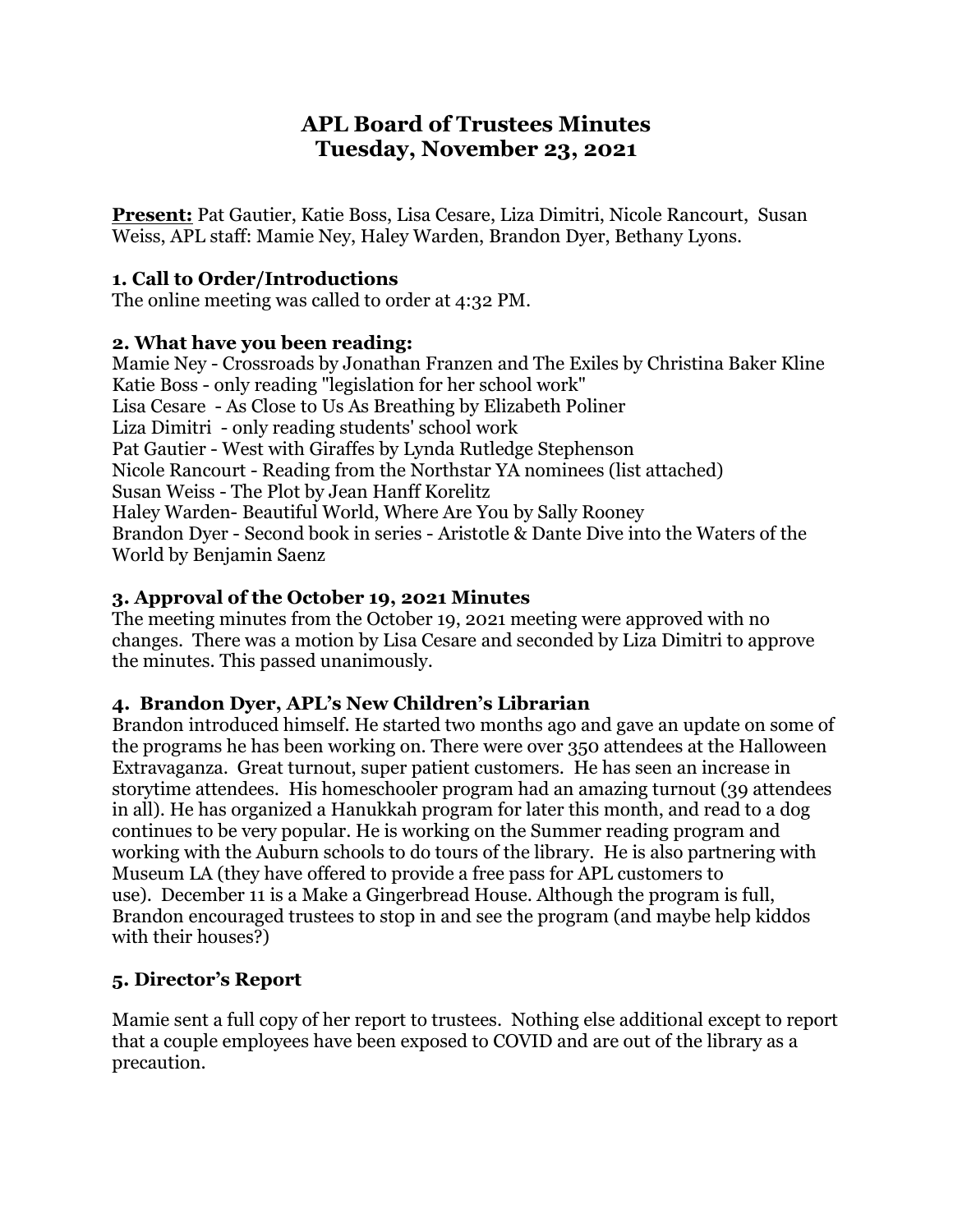## **6. Survey Results**

Haley gave an update on the survey results; the full report was sent to all trustees. There were 160 respondents to the survey and they provided meaningful results/data. About 99% of the comments were positive. Some suggestions included programs which the library already offers. It was interesting that most respondents reported getting their information from the APL weekly newsletter. Haley will be meeting with the department heads to review data and talk about next steps.

# **7. "Fun" Raising Committee Update**

Nicole gave an update on the committee and said they are figuring out how the group will interact with Haley. They came up with a number of goals:

- Build new relationships for new donors
- Help board members attend at least one program per year
- Create a survey for the Board
- Outline a fundraising calendar for the year

The remaining Craft N Laugh sessions have been cancelled until the new year when it's not as busy. Will plan to reintroduce these sessions in January or February. Book Around Town (#2) will be returning and an antique appraisal fundraiser will be planned for the Spring.

## **8. Governance Committee**

Susan welcomed Katie Boss to the committee. They have changed their meeting time and will be meeting at 8:15 AM. They have been working to revise the Director's evaluation and thanked Lisa for her help in this area. They want the Director's Evaluation Survey to be more specific and easier to answer. The questions will follow the Director's Revised FY2022 Goals/Action Plan. Mamie's action plan was very good and very specific. They are meeting on December 3rd at 8:00AM to complete the survey for Mamie's Evaluation. We need new trustees, especially school librarians, bankers, and those in marketing. Susan will ask Trustees at every meeting for suggested names for new members. The group will resurrect the trustee handbook in the new year.

### **9. Collection Development Policy**

A new policy was drafted by Assistant Director Suzanne Sullivan. This revised document "cleans up" the language in the scope and philosophy in the prior version and makes it more relevant in regard to electronic materials. Mamie and Suzanne want the policy to be specific so they are prepared for anticipated challenges to materials.Pat raised concerns about the APL goals and there was discussion about that. Lisa made a motion to accept the 10/21/21 new document and Nicole seconded that motion. All voted in favor of the new document.

## **10. Mamie's Revised Action Plan FY 2022**

The action plan was broken into a very narrow focus. The goals will be evaluated yearly. Susan made a motion to accept the action plan and was seconded by Liza. All voted in favor.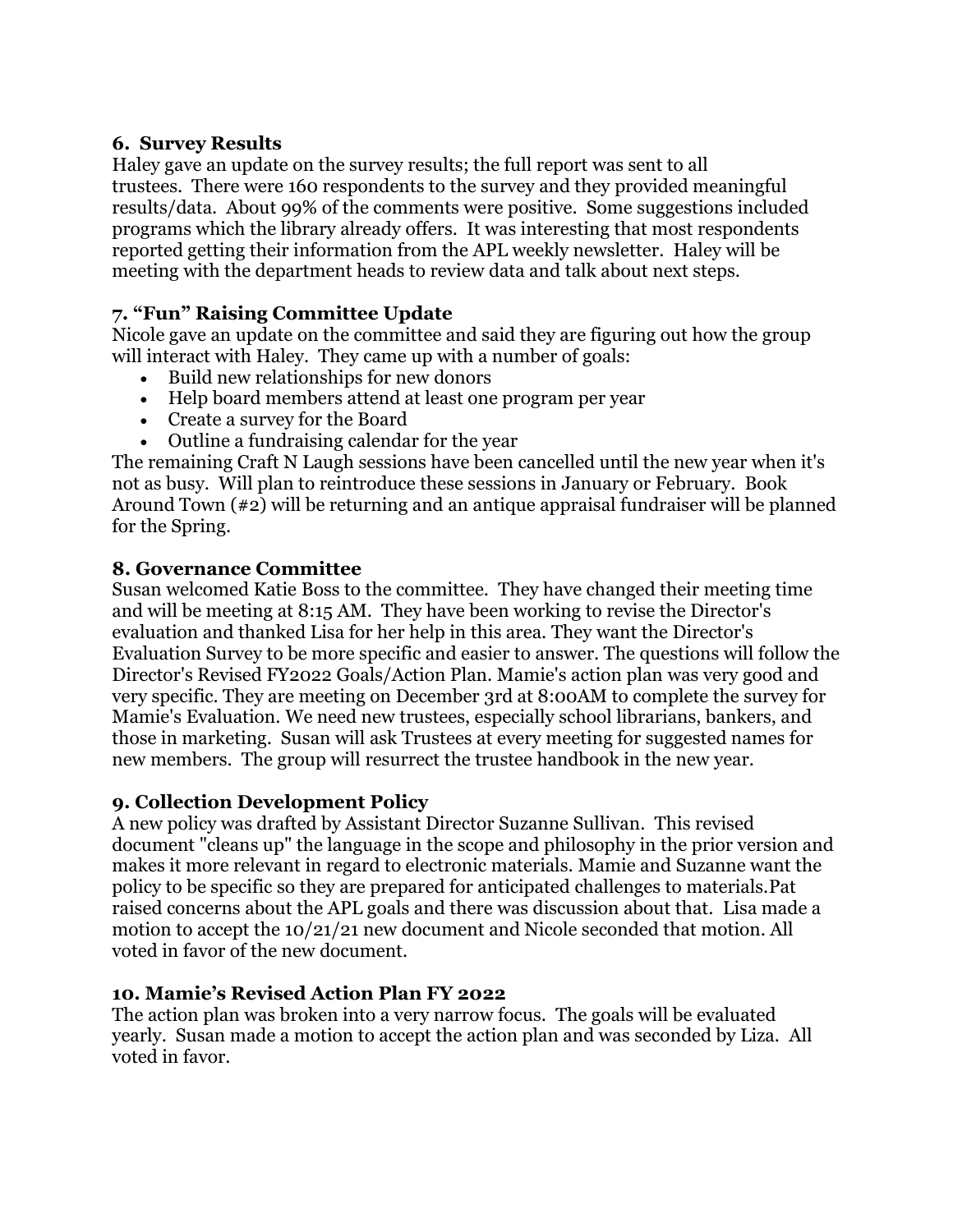### **Other Business**

None.

Meeting adjourned at 5:18 PM with a motion by Lisa and seconded by Nicole. All in favor.

Accepted:

Liza Dimitri, Secretary

Date:

\_\_\_\_\_\_\_\_\_\_\_\_\_\_\_\_\_\_\_\_\_\_\_\_\_\_\_\_\_\_\_\_\_

## *Next Board meetings:*

*No December meeting January 25, 2022 7:30 AM via Zoom February 22, 2022 4:30 PM*

## **Attachments from Nicole:**

*<https://sites.google.com/view/north-star-ya-award/home?authuser=0>*

*[https://docs.google.com/document/d/1IQbfFVJ8uhr\\_E8EJpkL2R9MomQ](https://docs.google.com/document/d/1IQbfFVJ8uhr_E8EJpkL2R9MomQYYuh4VlD8-xArulAI/edit) [YYuh4VlD8-xArulAI/edit](https://docs.google.com/document/d/1IQbfFVJ8uhr_E8EJpkL2R9MomQYYuh4VlD8-xArulAI/edit)*

**Auburn Public Library Fundraising Calendar and Goals**

### **Committee helps with:**

Brainstorming activities to engage new donors and relationships Planning and "running" Spring: Antique appraisal thing Summer: BAT Fall/winter:: Craft & Laugh

**Goals:**

**Bring in new relationships to create a new donor base.**

Opportunities to tap into other library programs for relationship-building. Halloween Party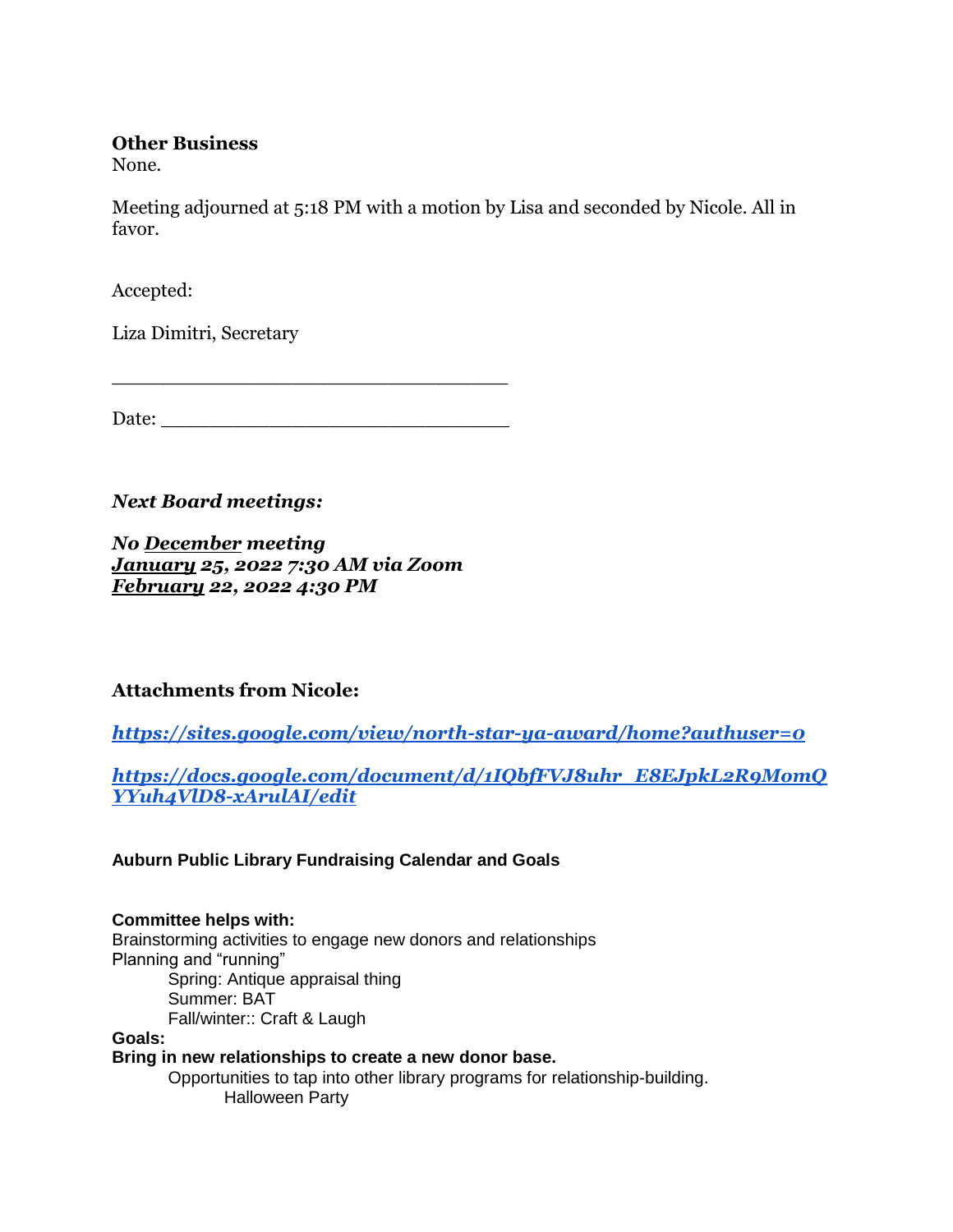Ribbon cutting event for new teen space What can we have in place for when these events happen? Inviting board to share events; invite someone to attend with them;

#### **Goal each board member attends one library program/event each year**

Sign up at least a month in advance? Would be nice to have a lot of notice - similar to how we sign up for LPL meetings, but that's difficult because the general program schedules are created month by month.

Is there accountability for this? Since we're volunteers we can encourage and gently nudge, but there's really no consequence...

*What kinds of programs are board members most interested in attending?* Haley sending survey between November and the January meeting Create simple monthly event calendars highlighting related programs to share

Committee helps with: Brainstorming activities to engage new donors and relationships

#### **January**

Event - Craft & Laugh

#### Planning

Scrub last year's BAT list of sponsors and donors

#### **February**

Event - Craft & Laugh

#### Planning

BAT: Draft Sponsorship Letters and mail out by 2/21 Antique Appraisal: Format, PreRegistration, Fee?, Reach out to John Kelly

#### **March**

Event - Possible continuation of Craft & Laugh depending on popularity of the previous two months

#### Planning

BAT: Draft donation letters and mail out by 3/28

#### **April**

Event - Antique Appraisal (early in the month rather than later)

### Planning

BAT: Put together marketing calendar

### **May**

Event

Planning

BAT: Launch marketing campaign